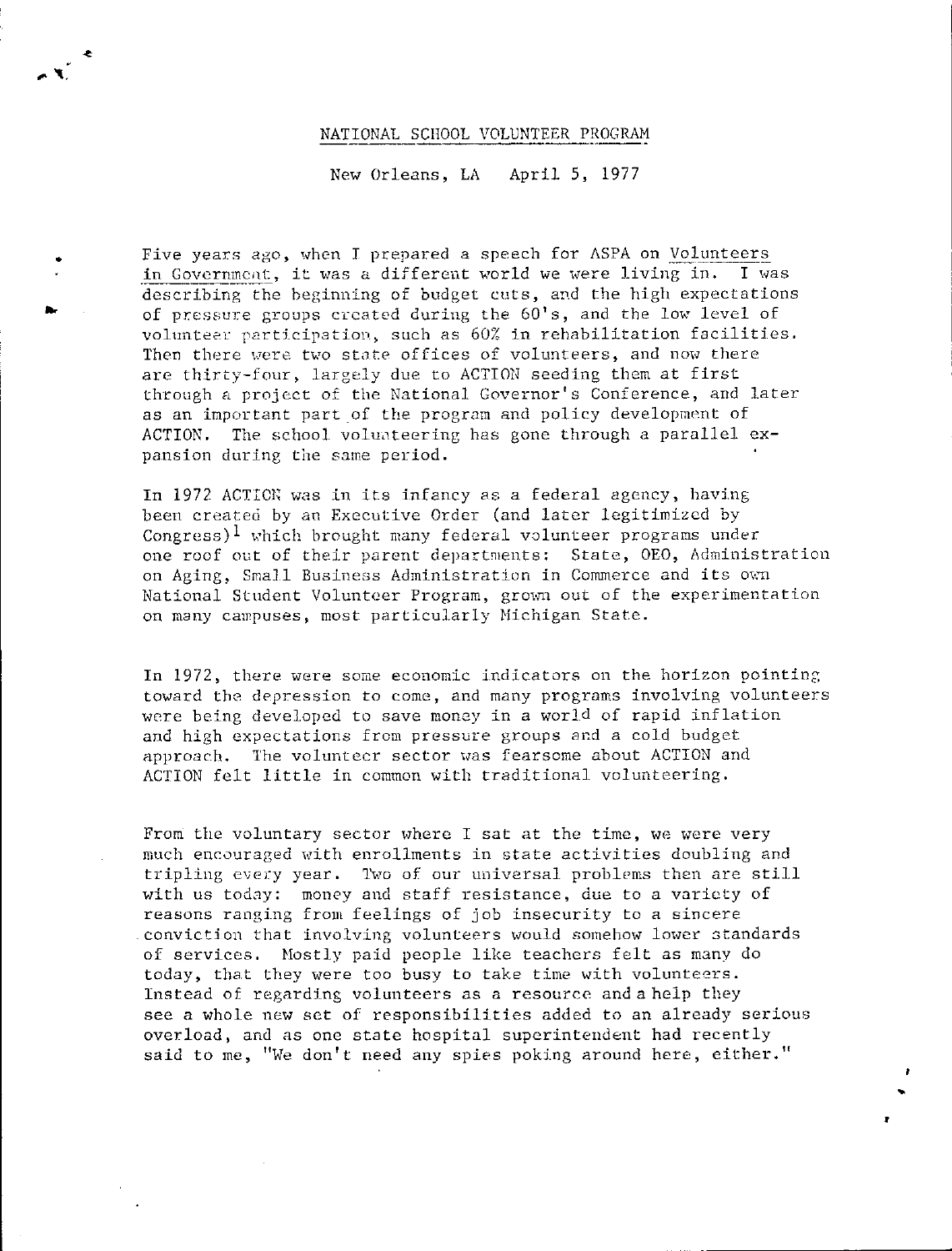Galloping inflation still pressures budgets intolerably, In all **too many cases, even in Headstart, where volunteer services are part of the "soft match" to obtain federal funds, penny-wise**  RIFs have hit first the Volunteer Coordinator, the goose who laid the golden egg by producing people to contribute time and effort to meet the local matching funds and parent involvement requirements. Instead of investing paid staff time to obtain, train and retain **unpaid staff to extend and enrich programs, administrators and teachjng staff are struggling along, cutting every possible expense,**  doing it themselves without all the willing and able help just waiting to be asked, or turning to work for somebody else,

Another major difference is the growth in numbers and quality of the still developing profession of volunteer administration. Although four sa12.ry studies in the past years still show appallingly **low levels, each year more higher level jobs are created, more**  men are joining our forces, very frequently out of the clergy, incidentally, with a satisfying feeling they have not changed **their ministry, onl) 1 their institutional setting! The religious**  , **based le;:idership accelerates professional.ization and forces attention to a value system. As David Horton Smith, eminent**  scholar and sociologist has observed, we have worked out techniques **for recruiting, training, recording and recognizing volunteer**  effort. We can teach these techniques to beginners in the field, **refine and experiment with theories and work out systems for**  technology. But we won't be truly professional until we have focussed less on how to's and more on why's. The right to change **attitudes in training carries grave responsibilities for impact**  meanings which underlie the behaviors we ask people to adopt.

Our burgeoning field of practice illustrates this growing maturity of the profession: the volunteers in schools leadership. First funded for three years by the Ford Foundation, an association of school coordinators has been led since its early days by strong, **imaginative peopJe, confident in their capacity to improve education through volunteer tutors, teacher aids, and career models in the classroom, in addition to traditional class mothers who gave parties**  and escorted youngsters on trips to the zoo, (I remember hearing **an urban school system coordinator take pride that in her program,**  they interviewed eighteen people for every one they accepted as a school volunteer,) I was working in the mental retardation field at the time, and I remember wishing I could arrange to pick up her rejects who might be nice warm encouraging people, not sophisticated enough to work with the gifted children in special education, but great motivators through the time and patience they might have with the slower ones.

 $\mathcal{L}$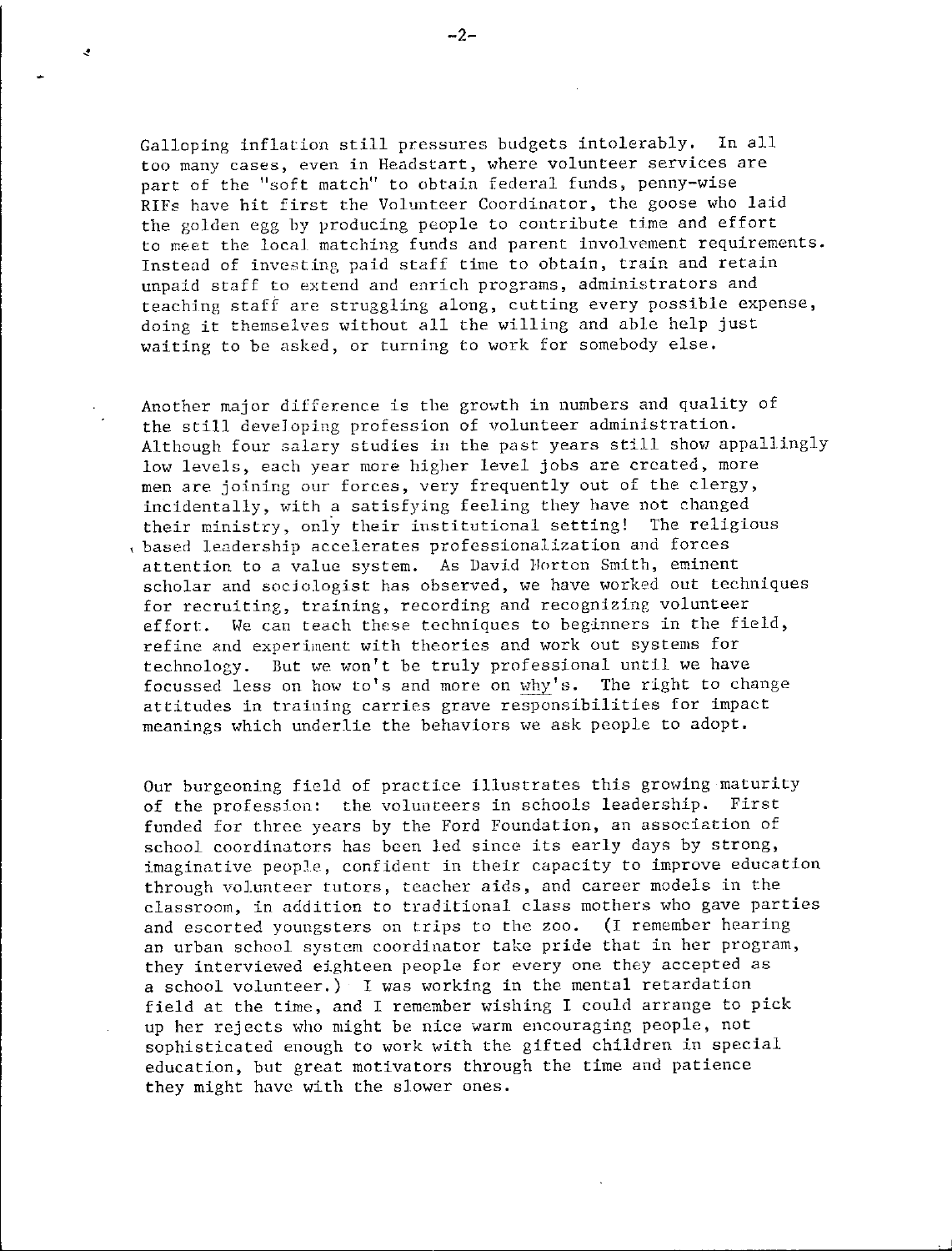By now there are an estimated five million volunteers in elementary and secondary education in urban and rural settings. Prominent among volunteers are pupils themselves, for careful experiments by Isabel Besecker in Boston proved that older children with reading problems improved faster than their tutees when they were assigned to help the younger ones. Several major foundations have funded experimental education designs and the Office of Education has helped the National School Volunteer Program, (even to the extreme of supplying the person!) My guess is that this will be the first national group of professional volunteer coordinators to gain status within their field of practice to legitimate their function and attract promising young people to this new career who enjoyed volunteer services as youth.

Though acts of volunteering are as old as time itself, since it is a natural human urge which demands expression, professional recognition for paid leadership is new and becomes official this month with the publication of the Dictionary of Occupational Titles. It is only two years late, but we have been anxiously awaiting this official classification in the 800 series as a ''professional and kindred" occupation since the U.S. Census Bureau in 1970 called our work "miscellaneous clerical."

The next step will require the help of NEA and other education oriented organizations to communicate the need for able, dynamic leadership staff to attract and keep volunteers in educational program staffing patterns. The DoT defines us, but we need help with Civil Service and personnel administrators, who are the people who must appreciate what a highly skilled, sensitive and crucially important function Volunteer Directors and Coordinators perform.

Centralizing and delegating the responsibilities for this form of citizen participation will insure good job identification, placement, orientation and training of staff to work with volunteers and of volunteers themselves to internalize the learning goals of each program.

When volunteers are stimulated by dynamic leadership, they progress through serivce learning opportunities into positions of advocacy for appropriate education, missionaries to the public, as it were. The truth of education as the most effective instrument of social mobility is born out in "Roots" as well as many economic surveys. Volunteering is one of the most effective methods of citizenship